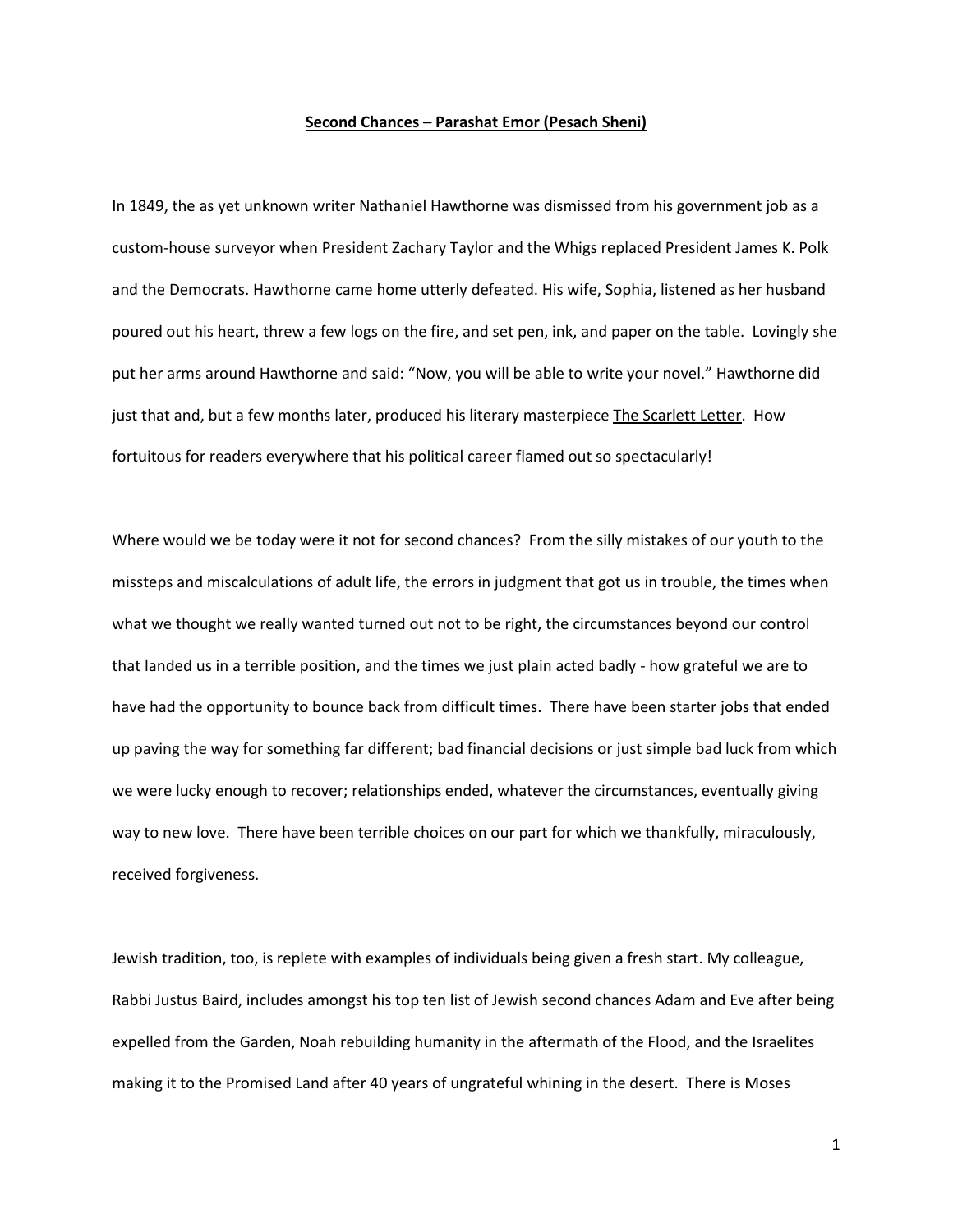receiving a second set of tablets after breaking the first in anger. There is Rabbi Akiva, who had not studied a word of Torah until age 40, going on to become one of the greatest sages ever in human history. Every adult bar mitzvah or conversion ceremony or second marriage is a chance to start again anew. Every High Holiday season provides us with the opportunity for *teshuvah*, the ability to return back to our best selves and do better in the year ahead. It is hard to get it right all the time, to avoid mistakes and missteps and circumstances beyond our control that send things down an undesirable path. Luckily, we are often given a second chance to make things better.

This evening we are reminded of yet another example of Judaism's commitment to do-overs in the institution of *Pesach Sheni –* the Second, or Alternative, Passover. Passover in Biblical times was not the seder-based ritual of today but rather centered around the Passover sacrifice which was to be offered on the 14<sup>th</sup> day of the month of Nisan at twilight. Like other sacrifices, the Passover offering had to be made in a state of ritual purity which presented a problem for those who might be contaminated on the day of the holiday. The Passover sacrifice also raised difficulties for those who found themselves traveling during the festival and thus unable to participate along with the rest of the community.

In *Parashat B'haalotcha*, which we will read in a few weeks, a few such men – prevented from offering the Passover sacrifice in Nisan because of having recently come in contact with a dead body - approach Moses to see if there might still be a way to take part in the holiday celebration. They ask, "Unclean though we be by reason of a corpse, why must we be barred from presenting the Lord's offering at its set time with the rest of the Israelites" (Numbers 9:7)? Upon hearing their reasonable request, Moses brings the men's question directly to God who agrees to provide them with an alternative – a second Passover on the 14<sup>th</sup> day of the subsequent month at twilight – for anyone who was unable to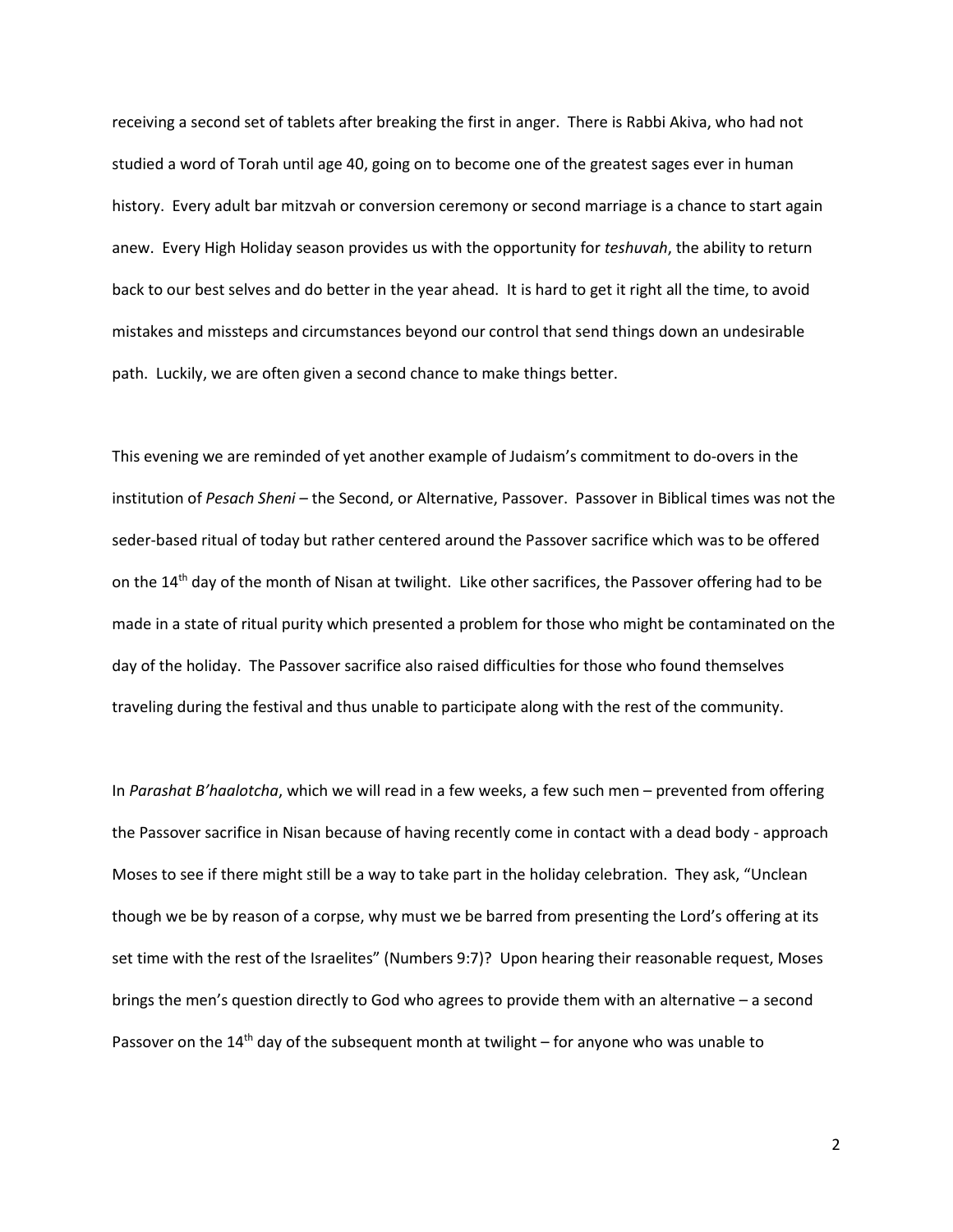participate in the first iteration of the holiday. It is a second chance for those who missed the original Pesach!

In our day and age, *Pesach Sheni* is no longer celebrated as an official festival as since the destruction of the Second Temple and the end of the sacrificial system, Passover observance no longer requires a state of ritual purity. Some individuals will symbolically eat a little bit of *matza* on this day; the morning and afternoon prayer services are modified ever so slightly in acknowledgement of the occasion. But the lesson of *Pesach Sheni*, I believe, still endures and indeed, especially in the Chasidic community, the day has come to be called the holiday of second chances reminding us that it's never too bad or too late or too hard to try again and make things right. In the words of the great Lubavitcher Rebbe, Rabbi Yosef Yitzchak Schneerson, "The Second Passover means that it's never a 'lost cause.'"

I will admit that I always thought *Pesach Sheni* a little bit on the silly side until this year. As some of you will know, I experienced a modern-day version of *Parashat B'haalotcha* earlier this April when I tested positive for Covid just a few days before Passover, a set of circumstances which essentially meant that I was prevented from enjoying Pesach seder not by dint of impurity but rather by dint by quarantine. (Ironically, the Perler family – whose daughter's bat mitzvah we celebrate this morning – were all sick at the very same time and, in a characteristic show of kindness, invited me to a Covid-seder although, unfortunately, I didn't feel quite well enough to attend.) I'm not sure that I'll be dusting off my haggadah tonight as the 14<sup>th</sup> of Iyar rolls in but there does feel to me something healing in our tradition's acknowledgment that I was deprived of something important this year through no fault of my own and provided instead with a "make-up" day. *Pesach Sheni* comes to fill a pastoral, if not a ritual, need – naming the disappointment that comes when things don't quite go right the first time and affirming that we still have another shot at making things better.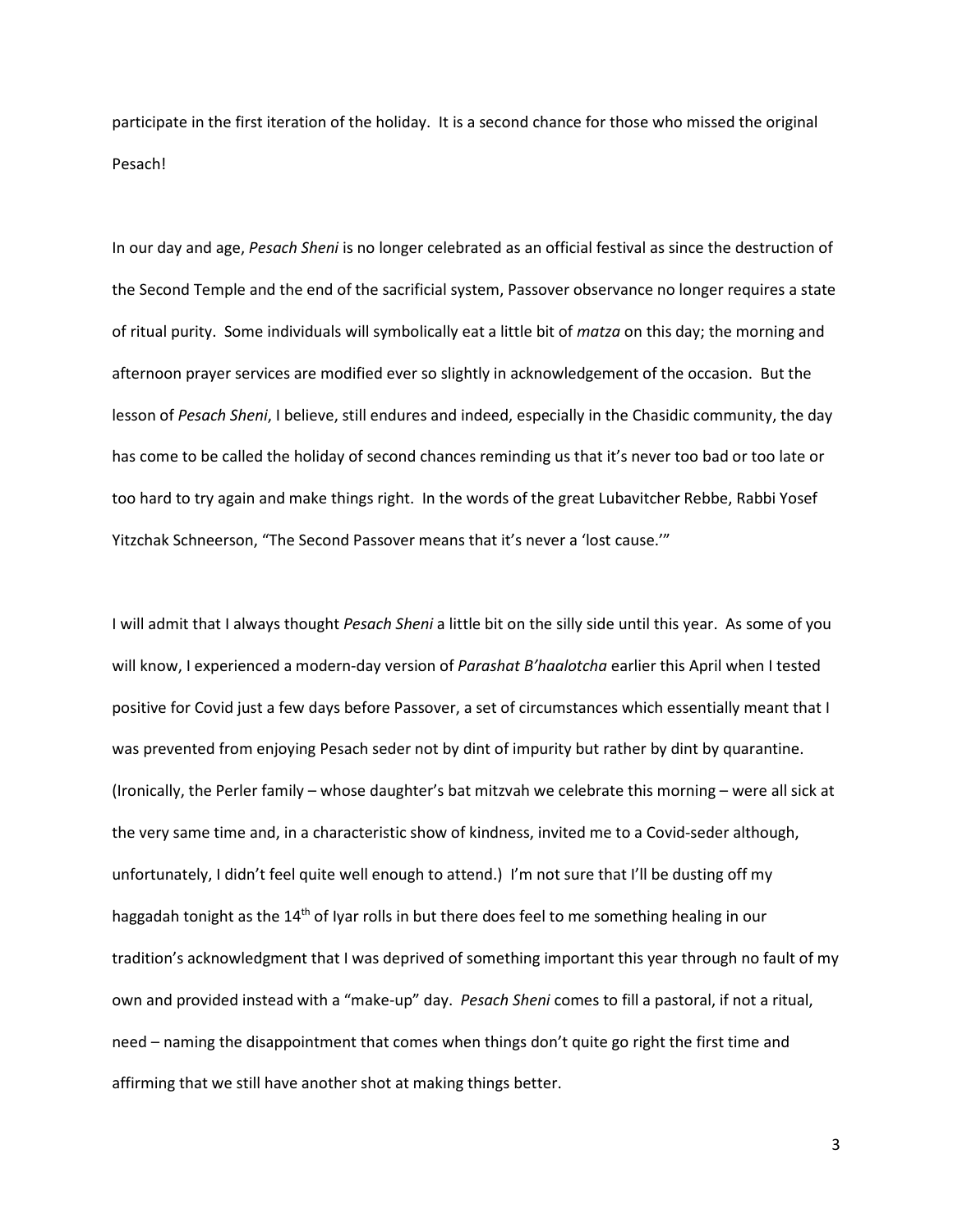If *Pesach Sheni* comes to encourage us to realize our own second chances, I suggest that it also comes to urge us to grant second chances to others. It is all too easy to get caught in cycles of anger or resentment, jealousy or hurt; to wish to close off oneself to another person because she has closed herself off to us; to continue to punish someone for events and grievances that happened many long years in the past without moving forward. Perhaps it is a former spouse more concerned with "winning" than with keeping the peace, a sibling who always claims more than his fair share, an estranged friend, a difficult set of in-laws, a co-worker good at making nice with the boss while doing little else. Perhaps it is someone that we see quite often, falling into awkward patterns of avoidance and hostility, or perhaps it is someone that we've managed mostly to escape. Perhaps we know exactly why it is that this relationship has soured or perhaps it's been so long that we've simply gotten into the habit of disliking the other person. Whatever the circumstances, whatever the reason, *Pesach Sheni* encourages us to give them a second chance. It is truly the holiday of do-overs.

Interestingly enough, in **this** morning's Torah portion, *Parashat Emor*, we read of the yearly holiday cycle including the original Pesach celebrated in the month of Nisan. Immediately before the details of the festival are described, the Torah gives a general introduction to these sacred days referring to them as *moad'im* – literally "fixed times." Indeed, in contrast to the Muslim holiday cycle where festivals shift by approximately 11 days each year so that they eventually end up in different months and seasons on the Gregorian calendar, the Jewish calendar works to ensure that holidays stay set in place – partially because so many of them connect to agricultural events which would only make sense to celebrate at a particular time of year. Pesach, for example, not only commemorates the Exodus from Egypt but is also *chag haaviv* – the holiday of springtime – and must be celebrated then. It also, as we know, is supposed